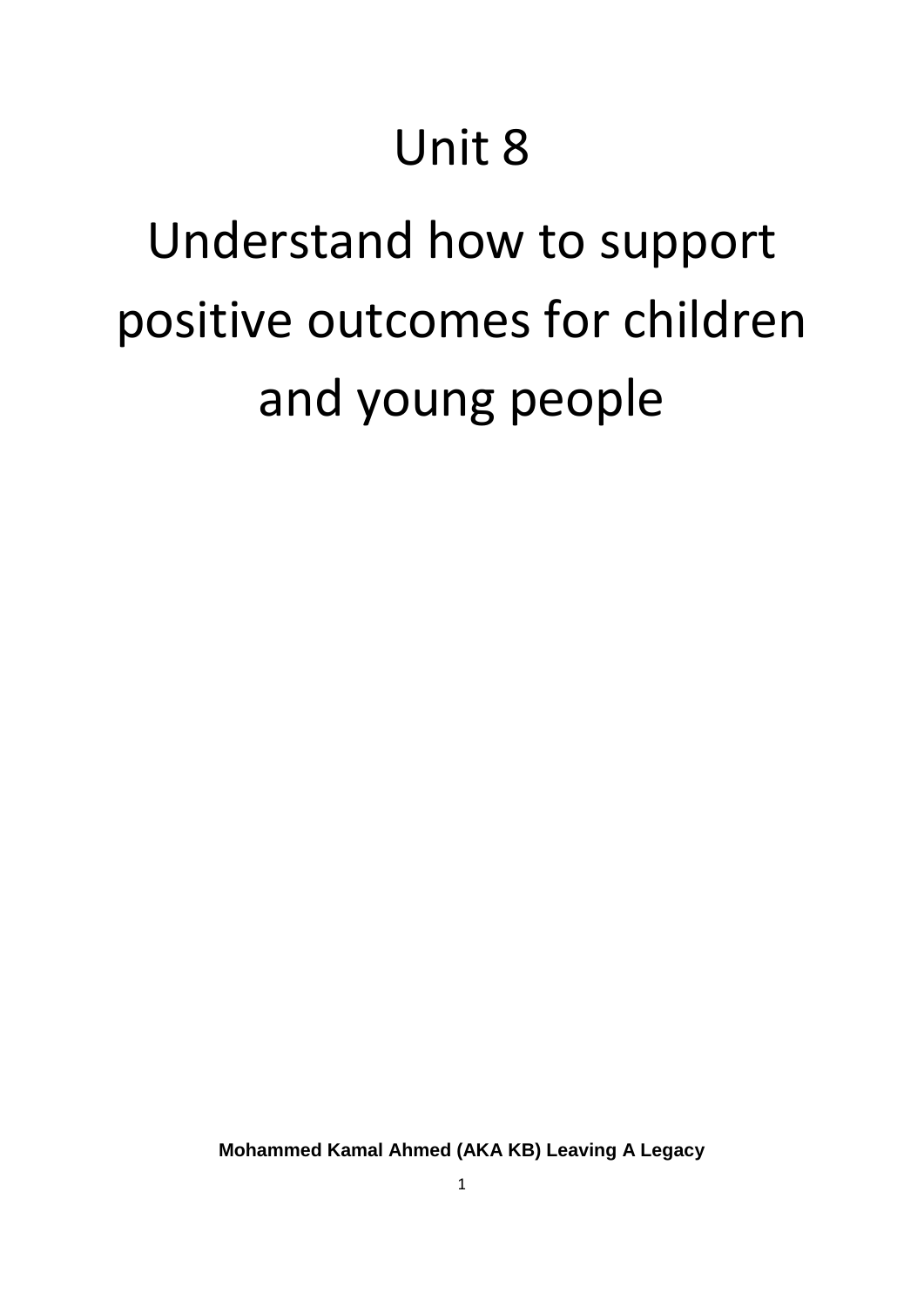# **1.1Describe the social, economic and cultural factors that will impact on the lives of children and young people**

There are many factors that can contribute to the development of young people and some of these factors are listed below that impacts young people's lives.

## **Social**

- Family setting: Strict, conservative, liberal, one parent or absent parent
- Parents: Making all the decisions on what is right for their children, subject choices for GCSE's, preference in clothing items, career plan, running the family business or a specific trade passed on
- Religion: Religious beliefs, dress code and dietary requirement, feeling accepted or rejected
- Culture and gender: Men and women's role in society, who stays at home
- Educational achievements: Academic status of family members or the push and pressure to succeed
- The area in which you live: Social deprivation, crime, anti social behaviour and negative peer groups like postcode rivalry
- Language and ethnicity: lack of resources to support ESOL classes, Gypsies & travelling communities, refugees & asylum seekers unwanted communities
- Local politics and their vision of the community
- Addiction to drugs and alcohol as well as gambling issues
- Friends: Living in isolation, bullied, peer pressure and not being able to fit in

### **Economic**

- Economic status: high unemployment especially amongst the youths
- Overcrowding: lack of privacy and space
- Unemployed: resulting in poor health from eating low quality budget foods
- Living on benefits: Poor health, diet, unskilled, low motivation
- Restriction on employment choices: unskilled, manual labour jobs
- Lack of clothes or clean clothes: dirty collar, rips, patches and stitches
- Committing crime: Individually or through organised gangs, attraction to making easy money or a fast buck

# **Cultural**

- Religious beliefs, traditions and customs: going to a different faith school, dress code, food, language and conflicts
- Interaction: Rejection outcaste and refused friendship e.g. gypsies and travellers
- Ethnic background: being bullied, teased, name called resulting in confusion in the clash of identity
- Heritage: The fight to hold on or to let go

You will find that many of these factors are interrelated with each other and have a contributory factor which results in people being disadvantaged.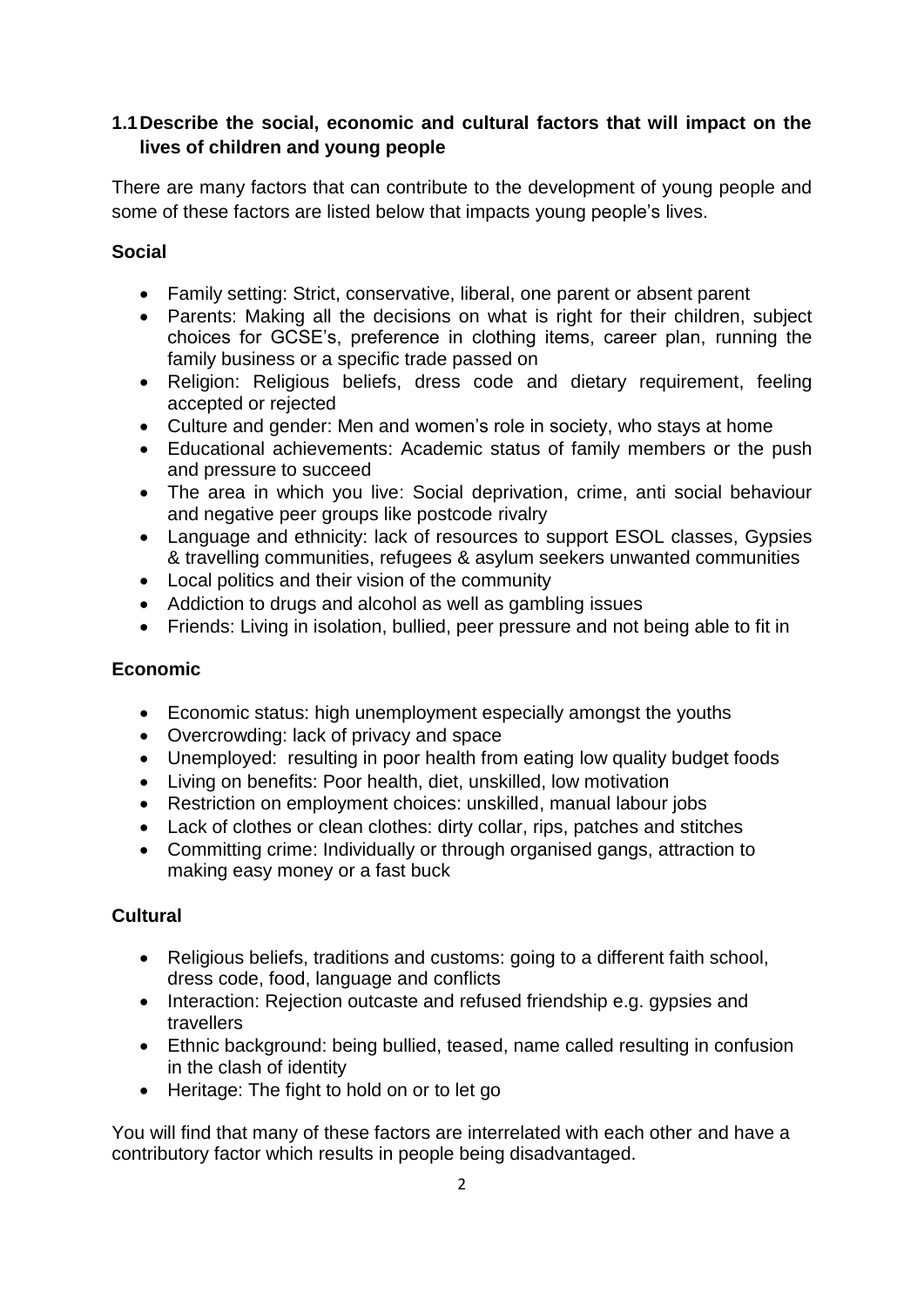#### **1.2Explain the importance and impact of poverty on outcomes and life chances for children and young people**

It is import that we understand poverty and the impact it has on the life chances of young people, as this can have an affect on the cognitive and behavioural development of a young person. As youth workers we must be able to understand poverty at different levels and see signs on our young people when they attend our sessions or are absent for long periods. We should observe signs of malnourishment, status of mental or ill health, continuous use of the same clothing, dirty clothes and dry peeling skin. We should also be aware of them being identified by their peers either through name calling and comments being made. We must therefore ensure that our programme enables them to attend a safe and secure environment where they are accepted as individuals not bullied and can positively participate in all the organised activities and offer advice and support where possible.

3.9 million children live in poverty that's almost one third of children in the UK. Poverty is the single greatest threat to the well-being of children and families. Growing up in poverty can affect every area of a child's development - social, educational and personal<sup>1</sup>.

We know that a lack of income and household resources damages the life chances of young people, but those young people coming from low income families are more likely to suffer from behavioural difficulties, engage in risky activities (become pregnant, commit crime, regularly drink alcohol and/or are drug dependent and are absent in relationships). Young people from these types of households are less likely to do well in school, are more likely to play truant, fall into the social care system, spend time in Youth Offenders Institution and follow on in the cycle of not working and grow up to remain in poverty.

Paul Gregg, Carol Propper and Elizabeth Washbrook stated in a 2008 paper

*"whilst our results clearly show that lack of income is only one of a host of disadvantages faced by low income children, it would be misleading to conclude that income plays no role in parents' ability to foster positive developmental outcomes. Indeed, if the income gradient does reflect causality, then in comparative terms low household income must be considered one of the primary drivers behind the deficits – broadly defined - of poor children."<sup>2</sup>*

When it comes to determine a young person's life chances, household income and resources are the main driving factor for progression. However if society wishes to improve young people's life chances there needs to be investment in resources to assist in the learning process and poverty will be reduced at a faster rate.

**.** 

<sup>1</sup> http://www.barnardos.org.uk/what\_we\_do/turn\_around/child\_poverty\_claire.htm?gclid=COeT9t6AlLACFUUhtAo dNhVfrg

<sup>2</sup> Paul Gregg, Carol Propper and Elizabeth Washbrook (2008) *Understanding the relationship between parental income and multiple child outcomes: a decomposition analysis* CMPO Working Paper Series No 08/193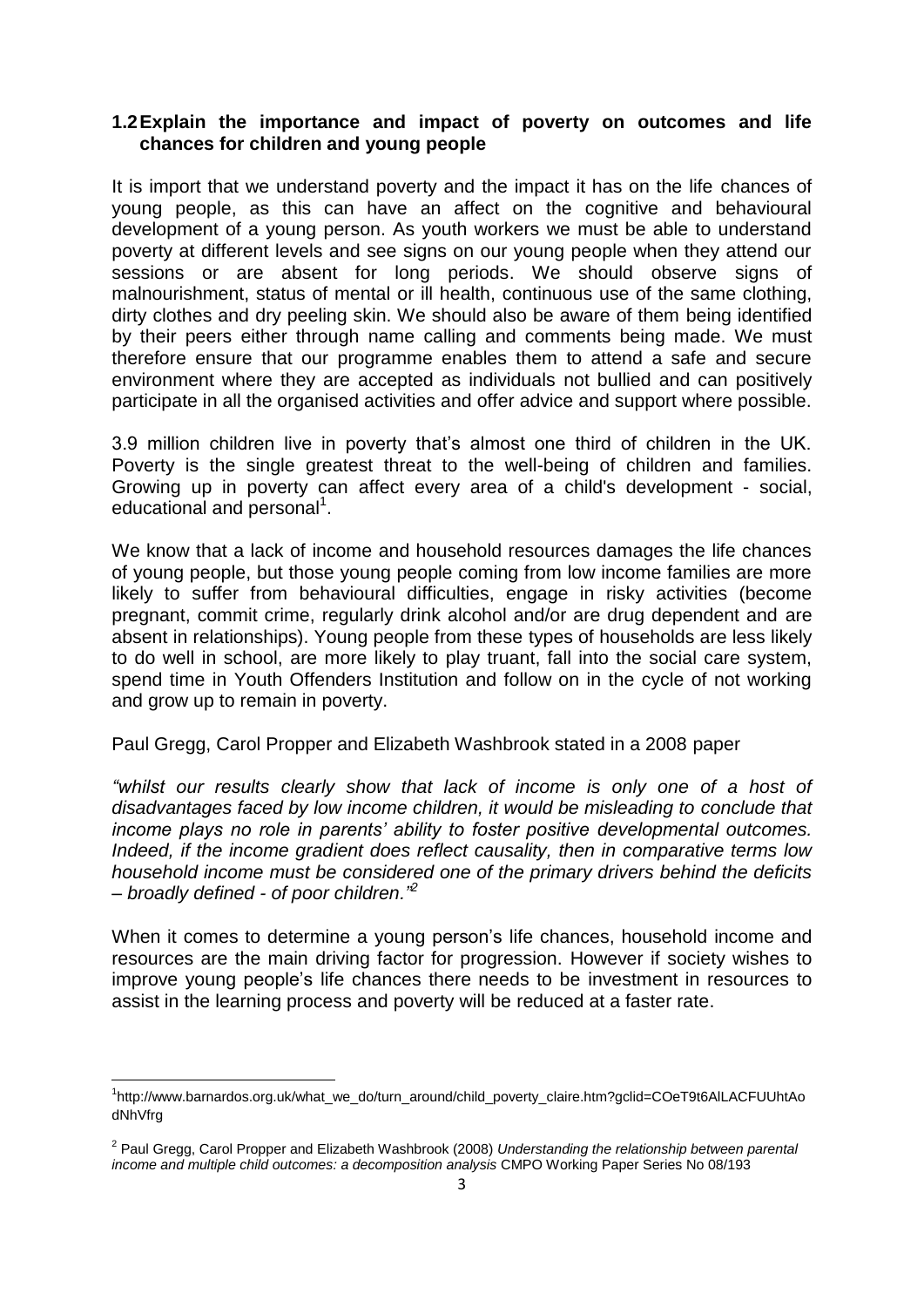#### **1.3Explain the role of children and young people's personal choices and experiences on their outcomes and life chances**

Young people should be given the chance to influence their own outcomes and life chances. This will help them to be more confident and understand the choices they have made for themselves. Young people understand themselves better and will want to achieve their targeted aim, however there needs to be in place people (youth workers, careers advisors, Personal assistants, transition workers, etc) that will assist them to analyze their decision which in turn will help their development and that is a healthier option. It will not only help with their social and communication skills but improve their general health and well being in the long run.

We find that when young people make their choices for GCSE's majority of the parents intervene and choose what they think is the right course of direction for them, not taking into account what their child prefers e.g. Arts, Music and Drama subjects which have the lowest number of pupil intake in UK schools. Even those with SEN and have disabilities most of the time their prospective of achieving in life can be limited because of their physical and medical conditions and this needs addressing at all levels of the professional care system.

We find in some religions, cultures, traditions and the activities that happen in an area can have an effect on a young person making personal choices to determine their life chances and to improve their conditions in life. As we have seen in section 1.1 the three main contributing factors Social, Economical and Cultural factors plays a significant role in allowing young people to gain experiences to make positive personal choices and improve their life chances.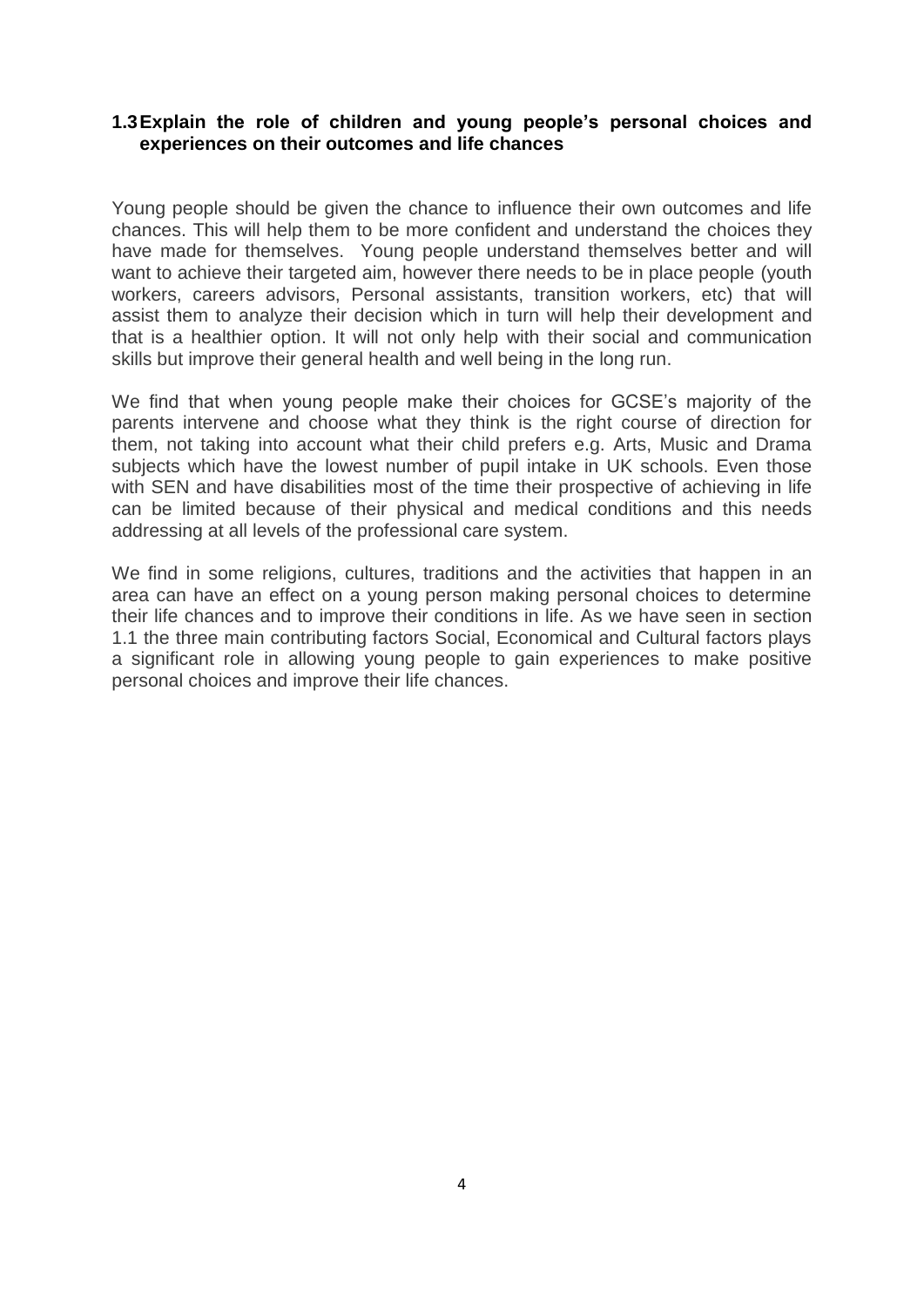#### **2.1 Identify the positive outcomes for children and young people that practitioners should be striving to achieve**

As practitioners we should be striving to help, assist, guide and most importantly give young people the best possible experience to help them through their journey to adulthood. We can do this by providing positive activities that young people can participate in designing, planning and delivering the project, to actively participating and evaluating the programme. Tackling issues like drugs and alcohol misuse and providing support where possible. Deal with sexual health and teenage pregnancies, healthy eating and healthy living, personal hygiene and cleanliness, individual and competitive play, mural art, and creative arts, employment advice and guidance to trips and resdentials.

We should also be striving to increase the number of young people back into education, finding ways to get them into employment and looking for suitable training that interests them. We should address issues around crime and the consequences of crime and take them away by offering alternative positive options.

#### **2.2 Explain the importance of designing services around the needs of children and young people**

The design of the youth work programme needs to be based around the young people as it not only attracts young people from all walks of life to the project but can help increase and identify the skills and knowledge of the center staff to be able to deliver it effectively. It helps generate new ideas and ventures that may have not been tried out before. It also allows you to identify a young person's learning and development and provide the support to their needs especially with disabilities. Thus ensuring that your programme is inclusive and compliant with current laws and legislation.

Under Article 12 (UN convention on the Rights of the Child) it is important that young people's rights to be heard are implemented. As this also gives an opportunity for young people to give their views and express their opinions. The process allows young people to be consulted on matters related to them for their development and growth through adolescence and it goes in line with the government's agenda of community involvement the "Big Society".

This also allows youth workers to gain a deeper understanding of the young people's wants, needs and abilities and it aids projects to be more responsive around their user groups and the community. It is also a tool to assist in not putting in place activities that young people do not want to engage in and cannot engage in.

The end result of designing services around the needs of young people would be far more positive than if the programme was not design around young people's needs and wants. It will allow youth workers to increase their relationship and rapport with young people so that in the future other elements of the curriculum can be implemented allowing young people to experience more to life than just play.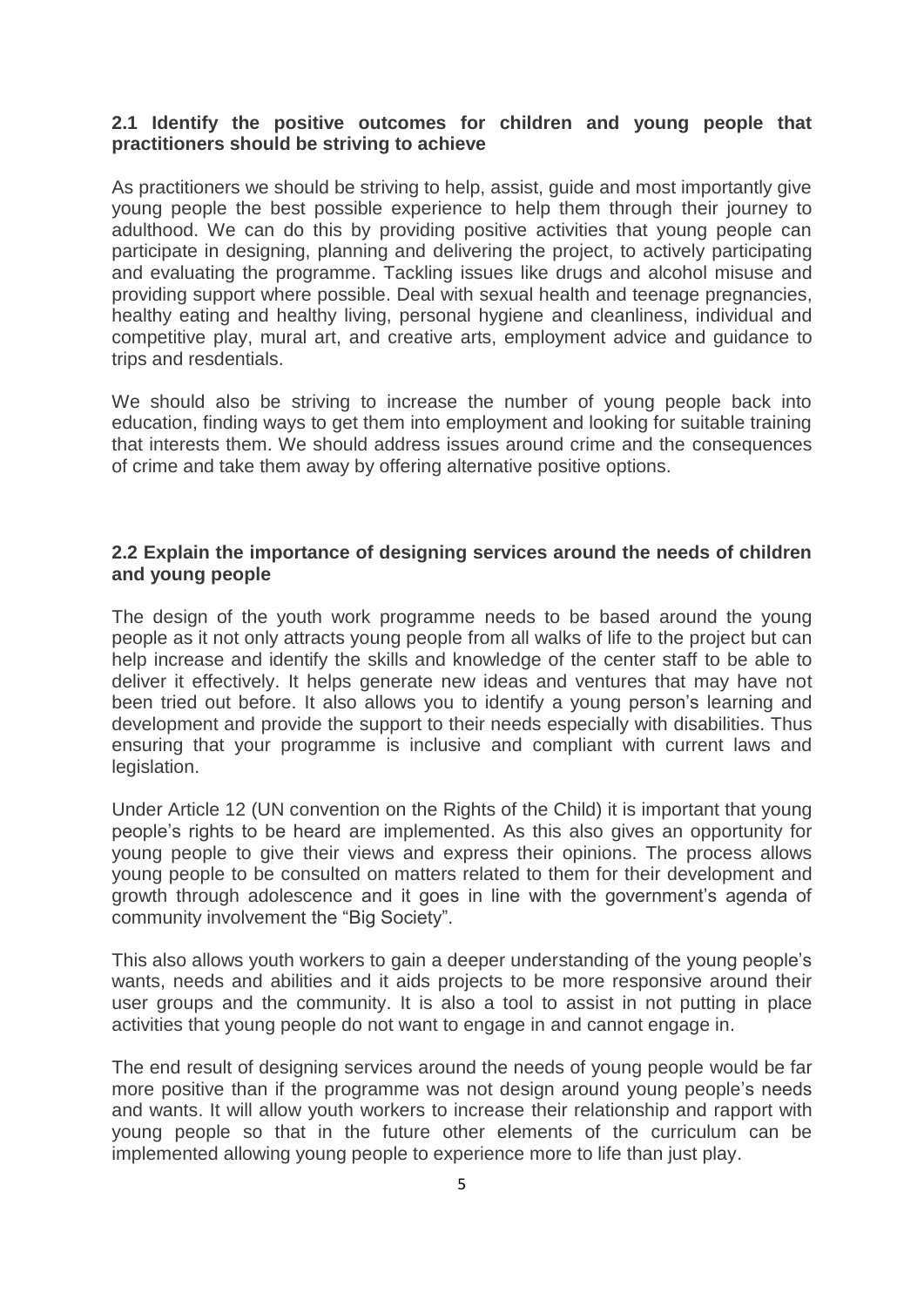#### **2.3 Explain the importance of active participation of children and young people in decisions affecting their lives**

Active participation should be sought and respected as it allows young people to exercise their right to engage in activities and relationships in everyday life as independently as possible.

It encourages discussion and debate, creates a sense of ownerships and respect for the space they use. It values young people's thoughts, views and opinions to give them a sense of belonging and control on their life and wellbeing. It gives young people the opportunity to engage in the decision making process (youth democracy, Youth Mayor, Youth Parliament, etc.) and understand the consequences on dealing with their decision. Most importantly it builds a better rapport with staff, other participants and the community.

This active participation of individuals should be taken onto a personal level as it motivates young people, it enables them to do something better than what currently exists, it helps in designing better youth work programmes and most importantly it allows them to say in how they live their life and what matters to them.

The long term benefit of active participation it that it encourages young people to be involved, especially within their community, to be heard, increase social contacts and network opportunities, improve developmental skills, like increase in knowledge, education, employment opportunities, build self-confidence, self-esteem and selfbelief.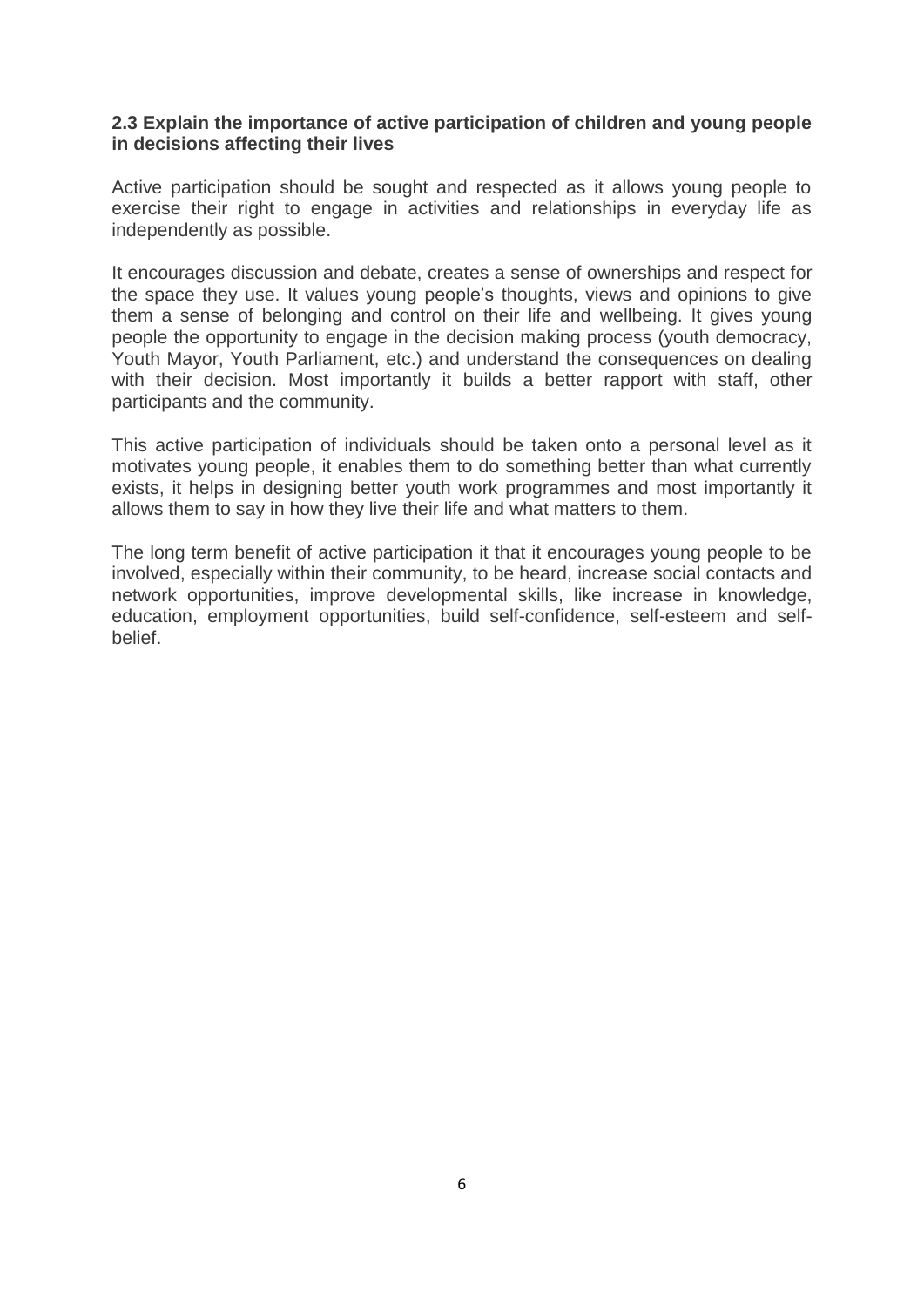#### **2.4 Explain how to support children and young people according to their age, needs and abilities to make personal choices and experiences that have a positive impact on their lives**

When designing a youth work programme we must take into account all the needs, wants, age, abilities and disability factors to ensure that a safe, healthy and productive environment is created for all. Below is a list of activities that can be organised, put into place to deliver the varied needs within a community.

- Intermediate club to cater for the younger members 13-16
- Senior club 16-19
- Girls/women's only club 16-19 to cater for cultural sensitivity issues
- Post 16 Employment and career's advice
- Workshops and seminars on different issues affecting young people
- Mentoring scheme
- Intensive support programme to help those most at risk of not fulfilling their potential
- Taster sessions on different job opportunities
- Volunteering

As practitioner we must do our best to provide the best possible service for our young people to enable them to progress, improve, achieve and attain as well as experience to be able to make personal choices that can have a positive impact for the rest of their lives.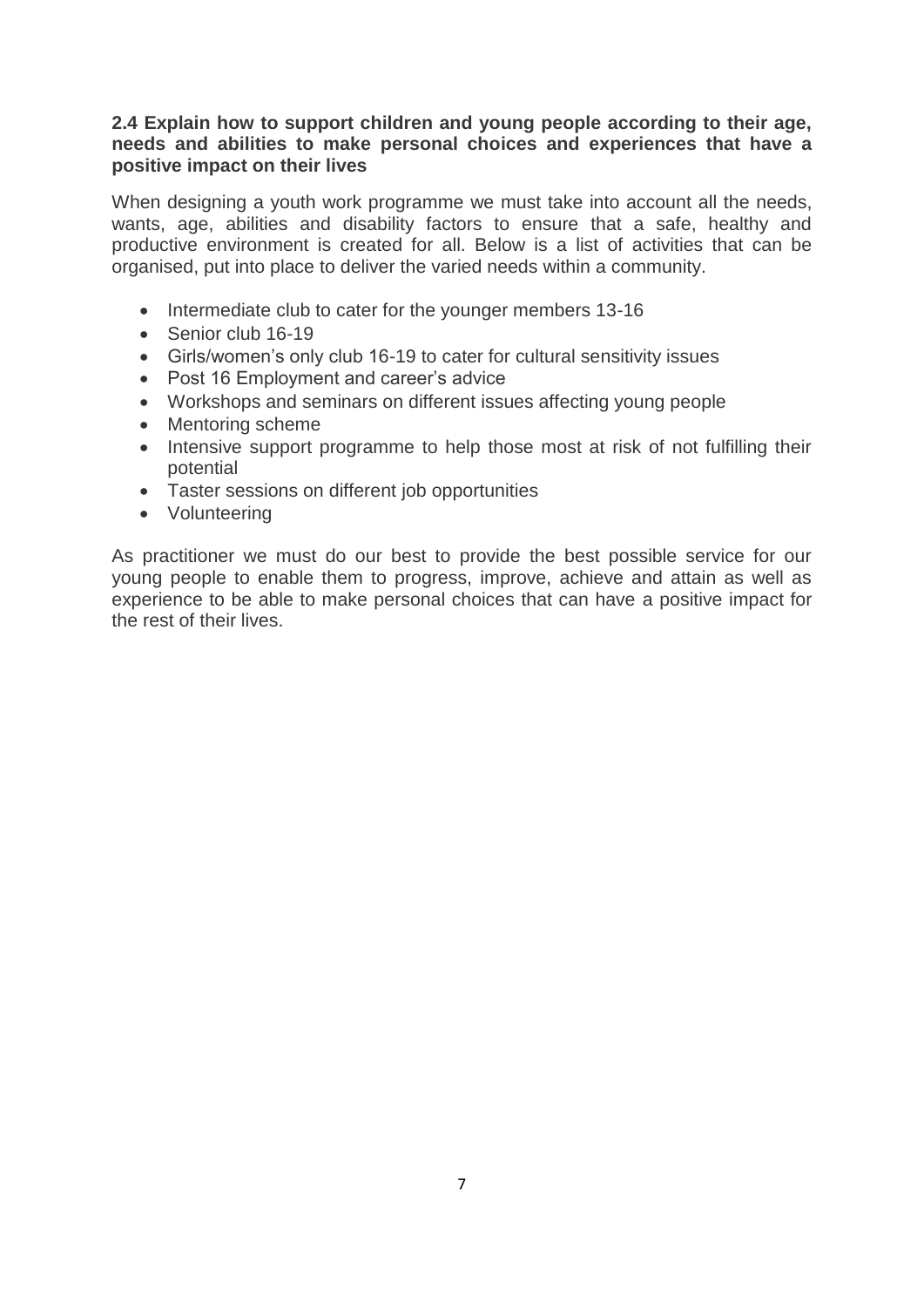#### **3.1 Explain the potential impact of disability on the outcomes and life chances of children and young people**

When I am faced with people that have disabilities, special needs and illnesses I tend to look at them as having some sort of disadvantage over the normal able bodied young people and I may be right and wrong in some circumstances. I should not look at them because of their condition but rather focus more on what they can do and contribute to the sessions. However, because of their physical disabilities and illness I believe this may hamper their development and disrupt their wellbeing to reaching their full potential and increasing their life chances.

I can also identify this because of their physical limitations they may suffer financial difficulties in the future and that their opportunities for work especially in this current climate will be even more restricted. I also discovered that unless they have good relationships when they are young this factor may be missing when they reach adulthood or the stage of independence, the may want to remain dependent on their carers for a longer period. They may come to the stage where they might find it difficult to find someone that accepts them for who they are and not of their disabilities and this may result to suffering from long term stress and depression.

As youth workers I believe that it is our responsibility to work alongside them offering the same opportunities and if possible cater for the various needs to enable them to participate freely and actively, to feel safe and accepted. We should commit ourselves to building a strong rapport and encourage others to build positive relationships with them. We must also ensure that the centre is accessible for disabled users and that furniture is appropriate for the various activities.

#### **3.2 Explain the importance of positive attitudes towards disability and specific requirements**

I believe that by having a positive attitude towards disability it makes the person feel valued, wanted, needed and avoids themselves being isolated, unwanted, undesired and a burden on others. Having this attitude makes your centre a true open door access facility complying not only with the mandatory legislations that surrounds good practice but builds a positive relationship with individuals, their families, and society.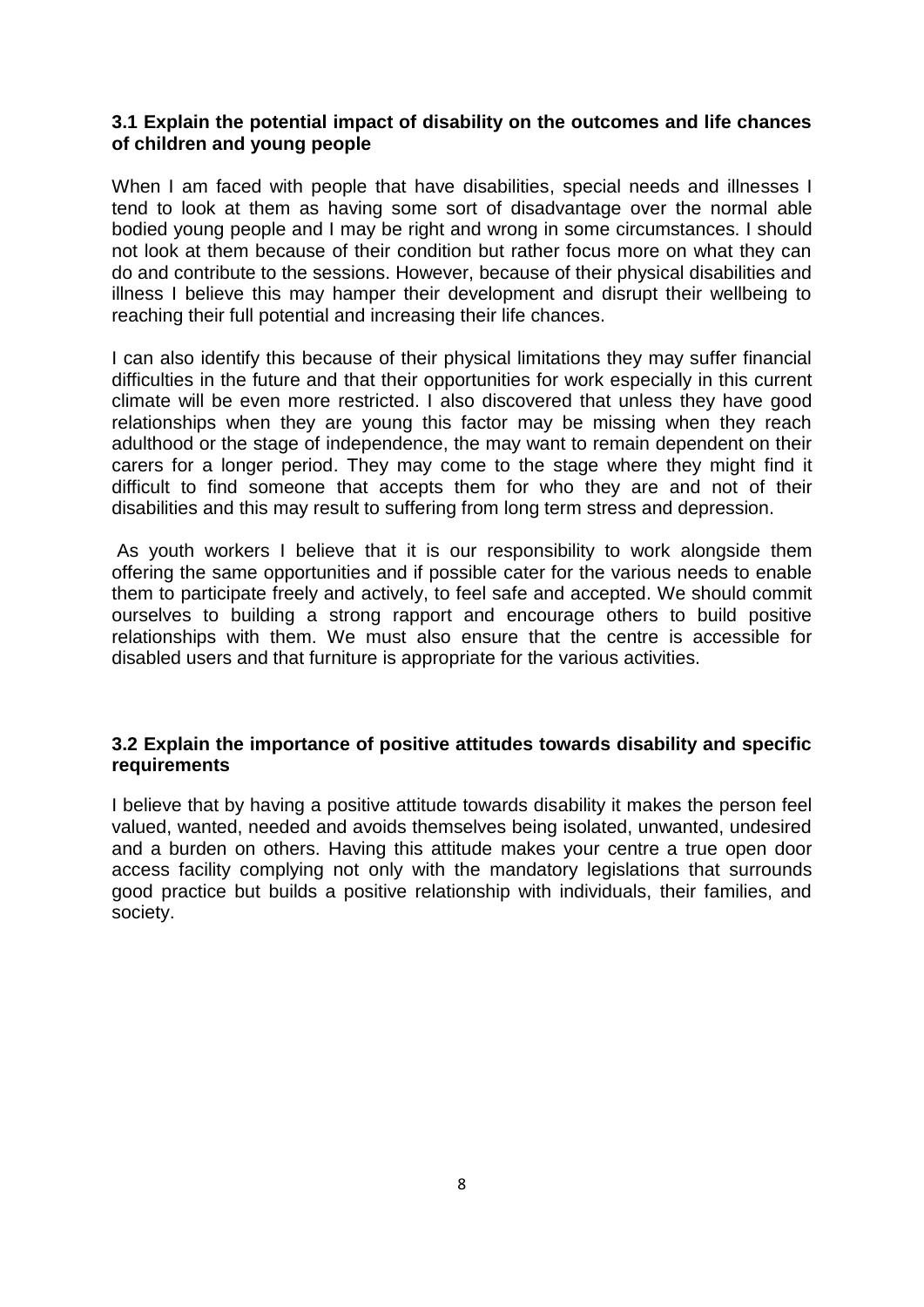#### **3.3 Explain the social and medical models of disability and the impact of each on practice**

The Social model of disability is when society creates a barrier purposely or unintentionally with negative attitudes and exclusion, thus society becomes the main contributory factor in disabling people and not the person.

The medical model of disability aims to diagnose individuals and focuses on how to treat the person to make them as normal as possible.

The impact of both these models I believe is for youth workers to be trained to deal with young people's physical and their medical needs. Ensuring that there are equipments, facilities like disabled and wheel chair access toilet, shower room, lifts to accommodate wheel chairs, ramps not too steep, support bars and other safety elements. To equip the centre will various games, tools and furniture to allow them to engage in the activities.

On the medical part specific training is required, we need to be very aware of the different allergies that exist especially nut allergy, young people with asthma, severe eczema, epileptic, etc. and be able to put in place a plan and how to deal with them if an emergency occurs.

#### **3.4 Explain the different types of support that are available for disabled children and young people and those with specific requirements.**

- 1. SENCO to put in place a support mechanism to assist in learning
- 2. Outside agency for the blind and deaf to deal with sensory learning difficulties
- 3. Physiotherapist to assist in physical mobilisation
- 4. Trained medical staff to deal with severe allergies, medical conditions, injuries and wounds
- 5. Disabled educational projects that deal with only disabled young people